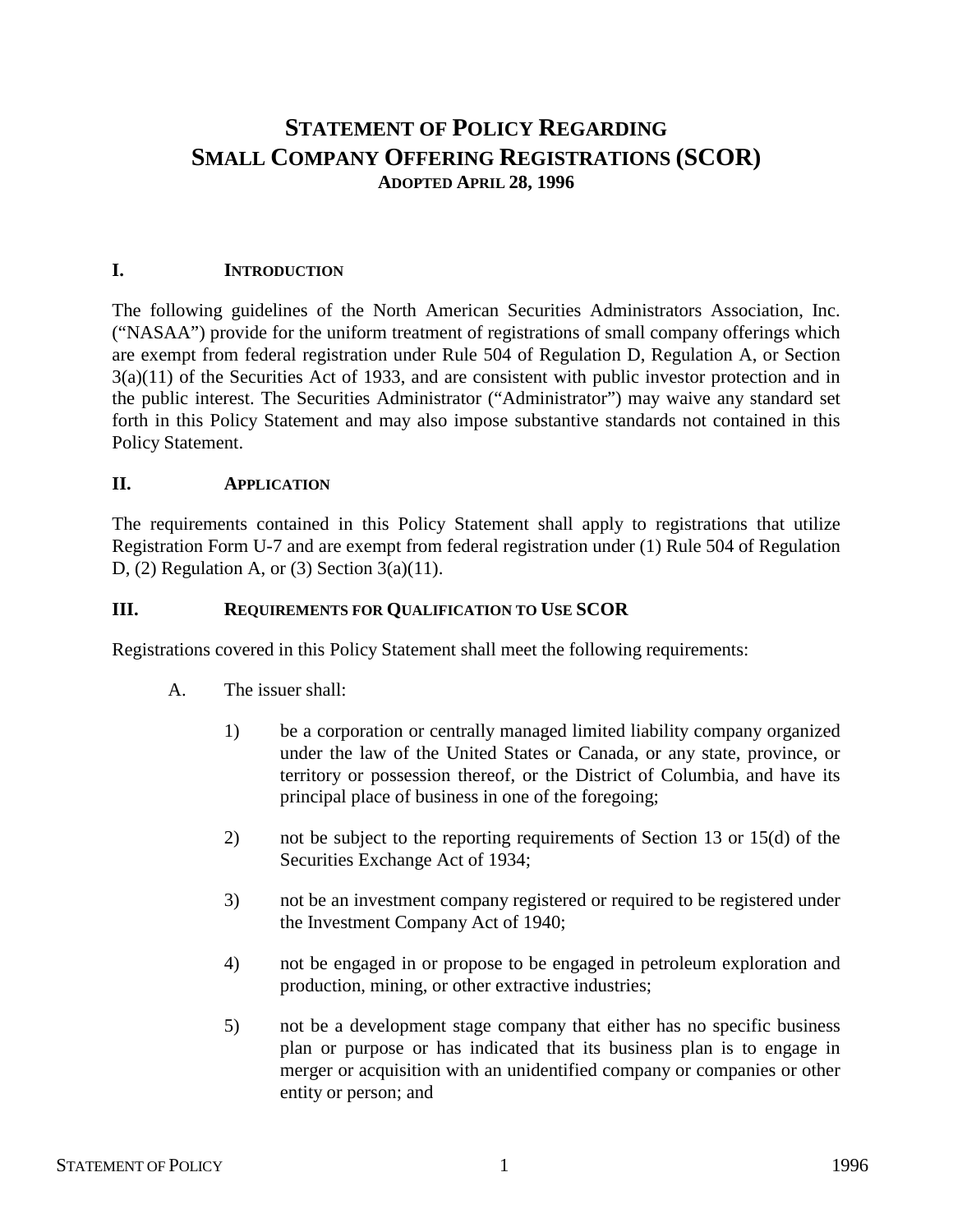- 6) not be disqualified under Section IV of this Policy Statement.
- B. The offering price for common stock or common ownership interests(hereinafter, collectively referred to as common stock), the exercise price for options, warrants, or rights to common stock, or the conversion price for securities convertible into common stock, must be greater or equal to US \$1.00 per share or unit of interest. The issuer must agree with the Administrator that is will not split its common stock, or declare a stock dividend for two years after the effective date of the registration if such action has the effect of lowering the price below US \$1.00.
- C. Commissions, fees, or other remuneration for soliciting any prospective purchaser in connection with the offering in the state are only paid to persons who, if required to be registered or licensed, the issuer believes, and has reason to believe, are appropriately registered or licensed in the state.
- D. Financial statements shall be prepared in accordance with either US or Canadian generally accepted accounting principles. If appropriate, a reconciliation note should be provided. If the Company has not conducted significant operations, statements of receipts and disbursements shall be included in lieu of statements of income. Interim financial statements may be unaudited. All other financial statements shall be audited by independent certified public accountants, provided, however, that if each of the following four conditions are met, such financial statements in lieu of being audited may be reviewed by independent certified public accountants in accordance with the Accounting and Review Service Standards promulgated by the American Institute of Certified Public Accountants or the Canadian equivalent;
	- 1) the Company shall not have previously sold securities through an offering involving the general solicitation of prospective investors by means of advertising, mass mailing, public meetings, "cold call" telephone solicitation, or any other method directed toward the public;
	- 2) the Company has not been previously required under federal, state, provincial or territorial securities laws to provide audited financial statements in connection with any sale of its securities;
	- 3) the aggregate amount of all previous sales of securities by the Company (exclusive of debt financing with banks and similar commercial lenders) shall not exceed US \$1,000,000; and
	- 4) the amount of the present offering does not exceed US \$1,000,000.
- E. The offering shall be made in compliance with Rule 504 of Regulation D, Regulation A, or Section 3(a)(11) of the Securities Act of 1933.
- F. The issuer shall comply with the General Instructions to SCOR in Part I of the NASAA SCOR Issuer's Manual.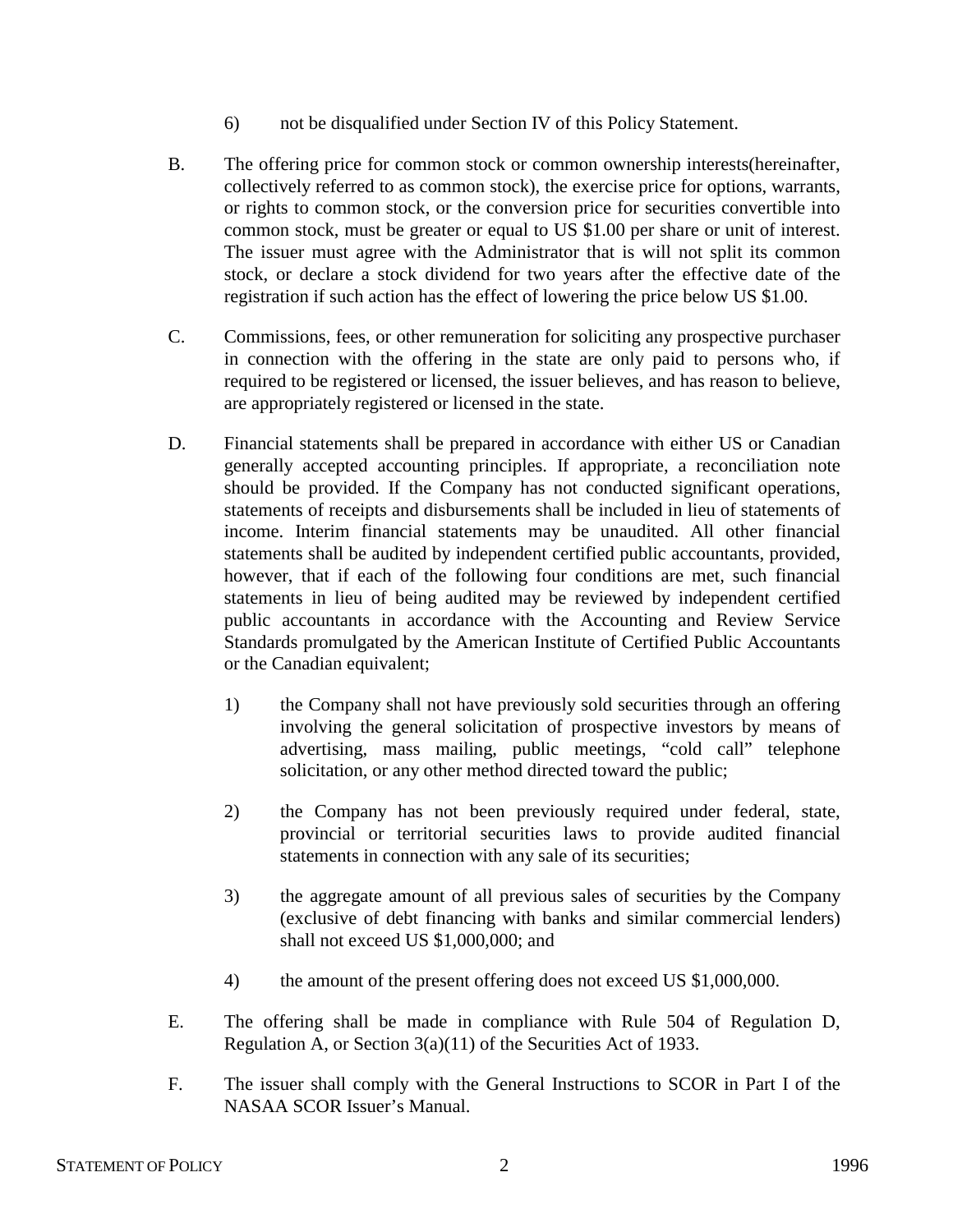## **IV. DISQUALIFICATIONS**

- A. Unless the Administrator determines that it is not necessary under the circumstances that the disqualification under this section be applies, application for registrations referred to in Section II shall be denied if the issuer, any of its officers, directors, ten percent or greater stockholders, promoters, or selling agents or, any officer, director or partner of any selling agent:
	- 1) has filed an application for registration which is subject to a currently effective stop order entered pursuant to any state or provincial securities laws within five years prior to the filing of the registration statement;
	- 2) has been convicted, within five years prior to the filing of the current application for registration, of any felony involving fraud or deceit, including, but not limited to, forgery, embezzlement, obtaining money under false pretenses, larceny, or conspiracy to defraud;
	- 3) is currently subject to any state or provincial administrative enforcement order or judgment entered by that state's or province's securities administrator within five years prior to the filing of the current application for registration;
	- 4) is subject to any state or provincial administrative enforcement order or judgment in which fraud or deceit, including, but not limited to, making untrue statements of material facts and omitting to state material facts, was found, and the order or judgment was entered within five years prior to the filing of the current application for registration;
	- 5) is subject to any state or provincial administrative enforcement order or judgment which prohibits, denies, or revokes the use of any exemption from registration in connection with the offer, purchase, or sale of securities;
	- 6) is currently subject to any order, judgment, or decree of any court of competent jurisdiction that temporarily, preliminarily, or permanently restrains or enjoins such party from engaging in or continuing any conduct or practice in connection with the purchase or sale of any security, or involving the making of any false filing with the state, entered within five years prior to the filing of the registration statement; or
	- 7) has violated the law of a foreign jurisdiction governing or regulating any aspect of the business of securities or banking or, within the past five years, has been the subject of an action of a securities regulator of a foreign jurisdiction denying, revoking, or suspending the right to engage in the business of securities as a broker-dealer, agent, or investment adviser